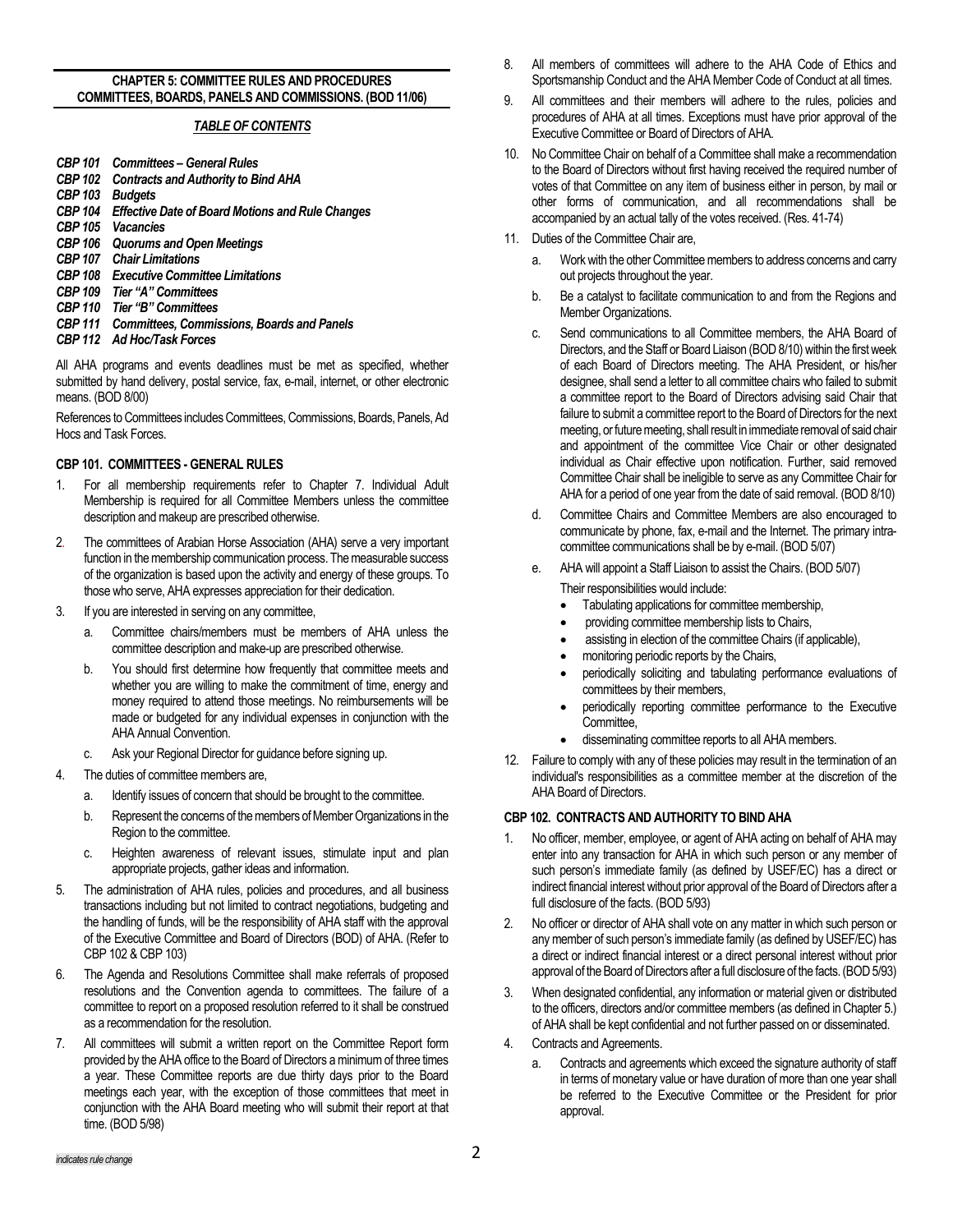- b. All contracts and agreements must be signed by the President and/or the Executive Director or, in matters pertaining to the Judges and Stewards Commissioner's office, by the President and/or the Judges and Stewards Commissioner.
- c. All contracts and agreements must be maintained at the Association's headquarters. AHA will not be responsible for or rely upon verbal agreements.
- d. Non-financial agreements such as trades or exchanges that have a monetary value over \$50 must be documented. All such agreements (verbal, trades, or exchanges) must be documented and confirmed in writing by the appropriate authorities representing both parties. (BOD 5/93) (BOD 8/96)
- e. All contracts pertaining to an AHA National Championship Show must be reviewed and approved by the appropriate show commission prior to the contracts being presented to the President, Executive Committee or Executive Director for approval. This process must be done in a timely manner so the President, Executive Committee or Executive Director has a minimum of fourteen days to review and discuss the contracts prior to their discussion for final approval. (BOD 11/98) (BOD 1/99)

### **CBP 103. BUDGETS**

- 1. Compliance with budgets is the responsibility of both the respective Chair and Staff Liaison. Budgets will be adhered to by all committee members and closely monitored by both the Chair and Staff Liaison. Anticipated or needed expenditures in excess of budgeted amounts must have prior approval of the Executive Committee or Board of Directors of AHA. Events or changes that negatively impact the Association's fund balance must be reported immediately to the Executive Committee.
- 2. All documents and records pertaining to the Association's business will be maintained at the Association's headquarters. Any member in possession of applicable documents and/or records must forward them to the respective Staff Liaison or the Executive Director in the Association's headquarters.
- 3. All Association bank accounts will be established by and maintained at the Association's headquarters. All funds will be handled by AHA staff in accordance with established accounting procedures under the direction of the AHA Treasurer. No committee or any of their members shall approve or make arrangements for the handling of funds outside of these established accounting procedures.

#### **CBP 104. EFFECTIVE DATE OF BOARD MOTIONS AND RULE CHANGES. (Also see CHAPTER 9, RULE 105)**

- 1. If not otherwise permitted by these rules to be effective immediately, the Board may make any motion effective immediately if designated as such and passed by a 2/3 vote of the Board of Directors.
- 2. The August Board meeting will be the last meeting for rule changes to be incorporated in the Handbook. (**Exception**: rule changes after the August Board of Directors meeting will require a 2/3 vote of the Board to be included in the Handbook). (BOD 8/98)

#### **CBP 105 VACANCIES**

- 1. Except where vacancy procedures are specifically defined in the AHA Handbook:
	- a. All vacancies on committees elected by the AHA Convention Delegates will be replaced by the person with the next highest votes received by the vote at that Convention and if none, will be elected by the Board of Directors at its next regular meeting (**Exception**: Ethical Practice Review Board and Probable Cause Panel – See ETHICS 106.4 and ETHICS 107.4);
	- b. All vacancies on committee elected by AHA Board of Directors shall be replaced by election of the AHA Board of Directors.
	- c. All vacancies on committees appointed by the President will be replaced by the President.

d. All vacancies of Purebred Arabian Trust appointees will be replaced by the Purebred Arabian Trust.

### **CBP 106 QUORUMS AND OPEN MEETINGS (BOD 5/07)**

- 1. For all committees doing business in person, by conference call or by other electronic means, a quorum shall be 10 members of the committee or 50% of the committee membership, whichever is less. (Note: Some committees have a different quorum stated in their charter. In those cases the existing quorum requirement remains unchanged.) (BOD 8/98)
- 2. All committee meetings at Convention, both Tier A and Tier B, shall be open to any AHA member, unless specifically authorized by the AHA President to be closed.

## **CBP 107 CHAIR LIMITATIONS (BOD 5/07)**

1. A person may serve as a Chair of no more than one standing committee. This does not apply to ad hoc committees. In an exceptional case the Executive Committee may override this limitation.

### **CBP 108 EXECUTIVE COMMITTEE LIMITATIONS (Res. 5-08)**

- 1. No individual, who is a member of the Executive Committee may serve as a chair of Arabian Breeders Sweepstakes Commission, Budget & Finance Committee, Canadian National Show Commission, Market Development and Promotion Committee, Registration Commission, Sport Horse National Show Commission, U.S. National Show Commission or Youth National Show Commission.
- 2. No individual (except the AHA Treasurer), who is a member of the Executive Committee Members of the Arabian Horse Association may serve on more than one of the following: Arabian Breeders Sweepstakes Commission, Budget & Finance Committee, Canadian National Show Commission, Market Development and Promotion Committee, Registration Commission, Sport Horse National Show Commission, U.S. National Show Commission or Youth National Show Commission.

### **CBP 109 TIER "A" COMMITTEES (BOD 5/07)**

As defined herein. Tier "A" Committees are elected or appointed, and Tier "B" Committees may be volunteers without election or appointment. Tier A Chairs may not serve more than four years in succession. In an exceptional case the Executive Committee may override this limitation.

### 1. **PRESIDENT APPOINTED COMMITTEES**

- a. Appointed committees serve at the pleasure of the AHA President who is an ex-officio member of these groups. The President may designate a representative to be a member.
- b. Committee chairs are appointed by the President and serve at the pleasure of the President unless prescribed otherwise by committee description. All committee chairs automatically expire at the end of each AHA Convention unless otherwise stipulated. (BOD 1/95)
- c. Any Committee Chair that fails to chair a scheduled meeting and has not provided for a substitute is automatically terminated as Chair.
- d. This is an annual process.
- e. Members appointed to committees are to be selected from the volunteers who are most willing, able, and qualified to participate, and there is to be no arbitrary limitation to the number of members from each or any Region (other than a limit to the total membership of the committee) that can be appointed to any AHA Appointed Committee. (Res. 12-88)
- f. President Appointed Committees that have a definition and a limitation of members:
	- Agenda and Resolutions Committee
	- Budget & Finance Committee (One member appointed by Purebred Arabian Trust, One member appointed by Arabian Breeders Sweepstakes Commission)
	- Bylaws Committee (BOD 8/14)
	- Competition Advisory Committee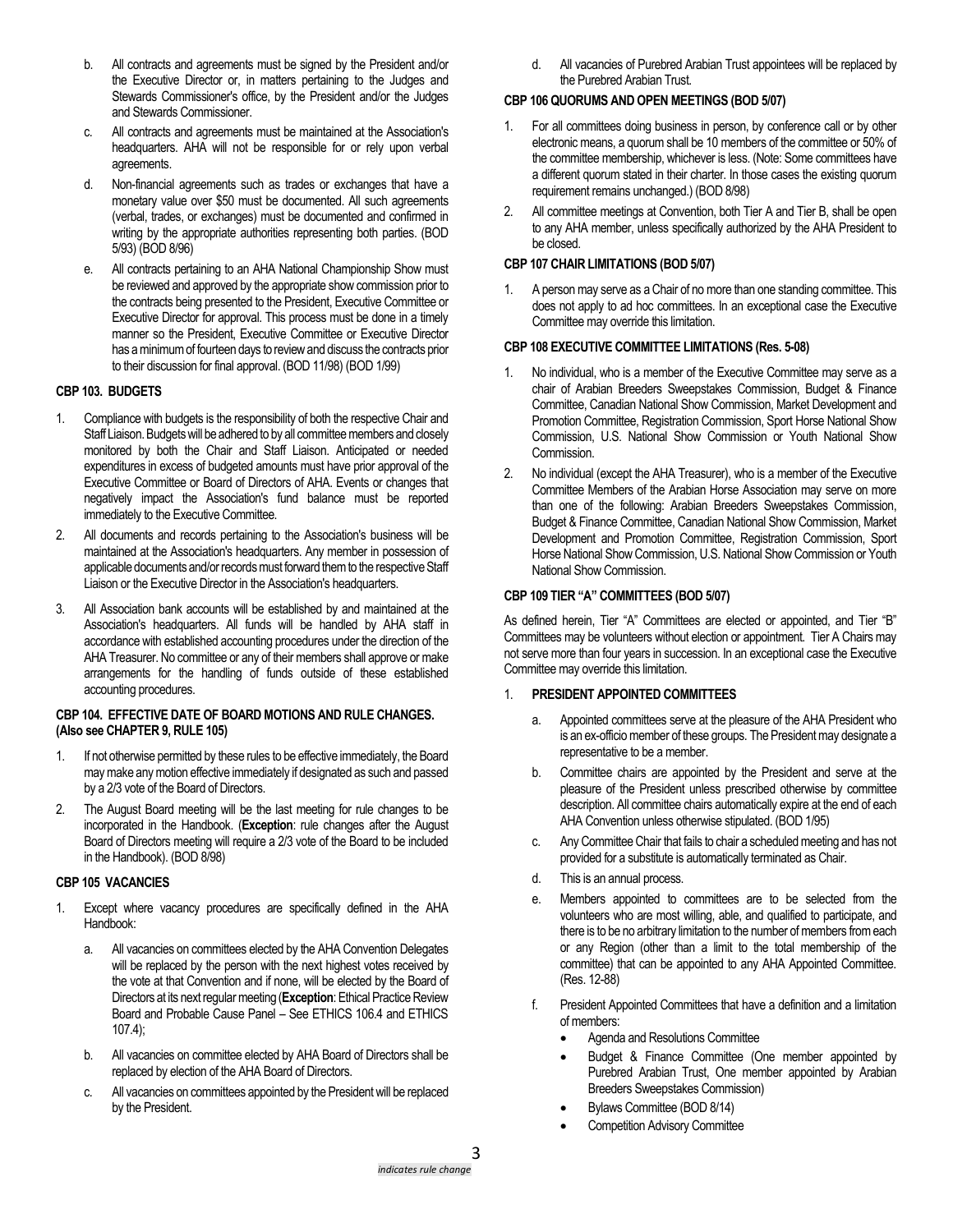- Local Level Committee (BOD 11/20)
- National Shows Directorate (BOD 8/19)
- Resolution 5-90 Committee
- USEF Arabian Division Committee
- Ad Hoc Committees

## 2. **CONVENTION ELECTED COMMITTEES**

- a. Anyone wishing to serve on any of the elected committees must submit a resume to their Regional Director no later than **September 1** of each year.
- b. Each Regional Director shall consider the information and may make nominations for these committees prior to the AHA Annual Convention. In order to have copies of resumes available for delegate packets and names printed on the ballots, each Regional Director shall forward all nominations and resumes to the AHA office by **September 15** of each year.
- c. Election is held at the AHA Annual Convention. Some committees have certain criteria for membership. For example, no more than one member per Region, a member must be an attorney, etc.

## 3. **ELECTED BY THE CONVENTION (TIER "A")**

- Commissioner's Review Panel
- Ethical Practice Review Board (Nominations may only be made by a Director of the AHA Board.)
- Judges and Stewards Selection Committee
- Nominating Committee
- Probable Cause Panel

## 4. **BOARD ELECTED COMMITTEES**

- a. Convention Delegates requested that their Member Organizations have more input into the board elected positions. As a result, the following procedure has been adopted:
	- i.**Step 1**: **April 1**. All Member Organization presidents will be notified prior to **April 1** of each year that they may put forth the name of a qualified individual for consideration by the Executive Committee. A job description will be enclosed with the notification which will detail the time involved, the experience necessary, and other facts relative to election to the committee involved. The presidents will also be notified that a thorough resume must accompany each nomination.
	- ii.**Step 2**: **June 1**. All nominations must be sent to the AHA office and postmarked/electronic transaction dated (BOD 8/00) no later than **June 1**. A nomination will not be accepted if it is not accompanied by a thorough resume for the person nominated.
	- iii.**Step 3**: **June 10** (or first workday following **June 10**). AHA staff will have assembled and have ready for distribution the names of the nominees and their resumes.
	- iv.**Step 4: June 10-July 1**. The Executive Committee members will review the nominees and their resumes for the committees during the first two weeks of July. (BOD 8/05)
	- v.**Step 5:** The Executive Committee will determine a suitable selection procedure. No more than three candidates shall be selected. The selected candidates will be added to the ballot to be voted on by the Board of Directors. Their resumes will be distributed to the Board of Directors with the resumes of those nominated by BOD members.

# 5*.* **ELECTED BY THE BOARD OF DIRECTORS (TIER "A")**

- AHA Futurity Commission
- AHA National Distance Commission
- Canadian National Show Commission
- Education/Evaluation Commission
- Internal Audit Committee
- Arabian Breeders Sweepstakes Commission
- Sport Horse National Show Commission
- U.S. National Show Commission
- Youth National Show Commission
- Three members of the Market Development and Promotion Committee
- Three members of the Registration Commission (Half-Arabian/Anglo-Arabian Registry members)
- Four members of the Arabian Breeders Sweepstakes Trust (may not be serving concurrently on the Sweepstakes Commission) (BOD 8/18)

## 6. **PUREBRED ARABIAN TRUST APPOINTMENTS (TIER "A")**

- Refer to AHA Bylaws, Chapter 2, Article XI, Section 3.a and 4.a
- Three members of the Market Development and Promotion Committee;
- Six members of the Racing Committee (Arabian Jockey Club Executive Committee);
- Three members of the Registration Commission (Arabian Registry members);
- One member of the Budget & Finance Committee
- 7. **ELECTED BY LICENSED JUDGES AND STEWARDS (TIER "A")**
	- Refer to CBP 111.25
	- Refer Judges and Stewards Steering Committee
- 8. **ELECTED BY ARABIAN HORSE YOUTH ASSOCIATION (AHYA) MEMBERS (TIER "A")**
	- Refer to Chapter 23, Article 3, Section 3
	- AHYA Board

## **CBP 110. TIER "B" COMMITTEES**

- 1. Any AHA member wishing to serve on a Tier "B" Committee to be included in the AHA Handbook must fill out the Committee Sign-up form or complete the committee sign-up on the AHA website. Tier "B" Committee members serve for one year. Annual sign up is required by completing an AHA Committee Sign up (form or web) to continue serving in the upcoming year.
- 2. Committee chairs are appointed by the President and serve at the pleasure of the President. (BOD 8/11)
- 3. President appointed Tier B Chairs shall have two year terms. The term of office shall be from the close of the Convention following election to the close of the Convention two years later. The Chair may not serve more than two terms in succession. In an exceptional case the Executive Committee may override this limitation. A vacancy in the office of Chair shall be filled by the Vice-Chair.(BOD 8/11)
- 4. A member of the Executive Committee may not chair a Tier B Committee. (BOD 8/15)

## 5. **TIER "B" COMMITTEE LIST (BOD 5/07)**

- Amateur Committee
- Annual Convention Planning Committee
- Awards Committee
- Breeding/In-Hand Committee
- Distance Riding Committee
- Dressage Committee
- Equine Stress/Research & Education Committee
- Equitation/Showmanship Committee
- Eventing and Driving Committee
- Hunter/Jumper Committee
- Membership Committee
- Professional Horsemen Committee
- Sport Horse Committee
- Working Western Committee
- Youth Committee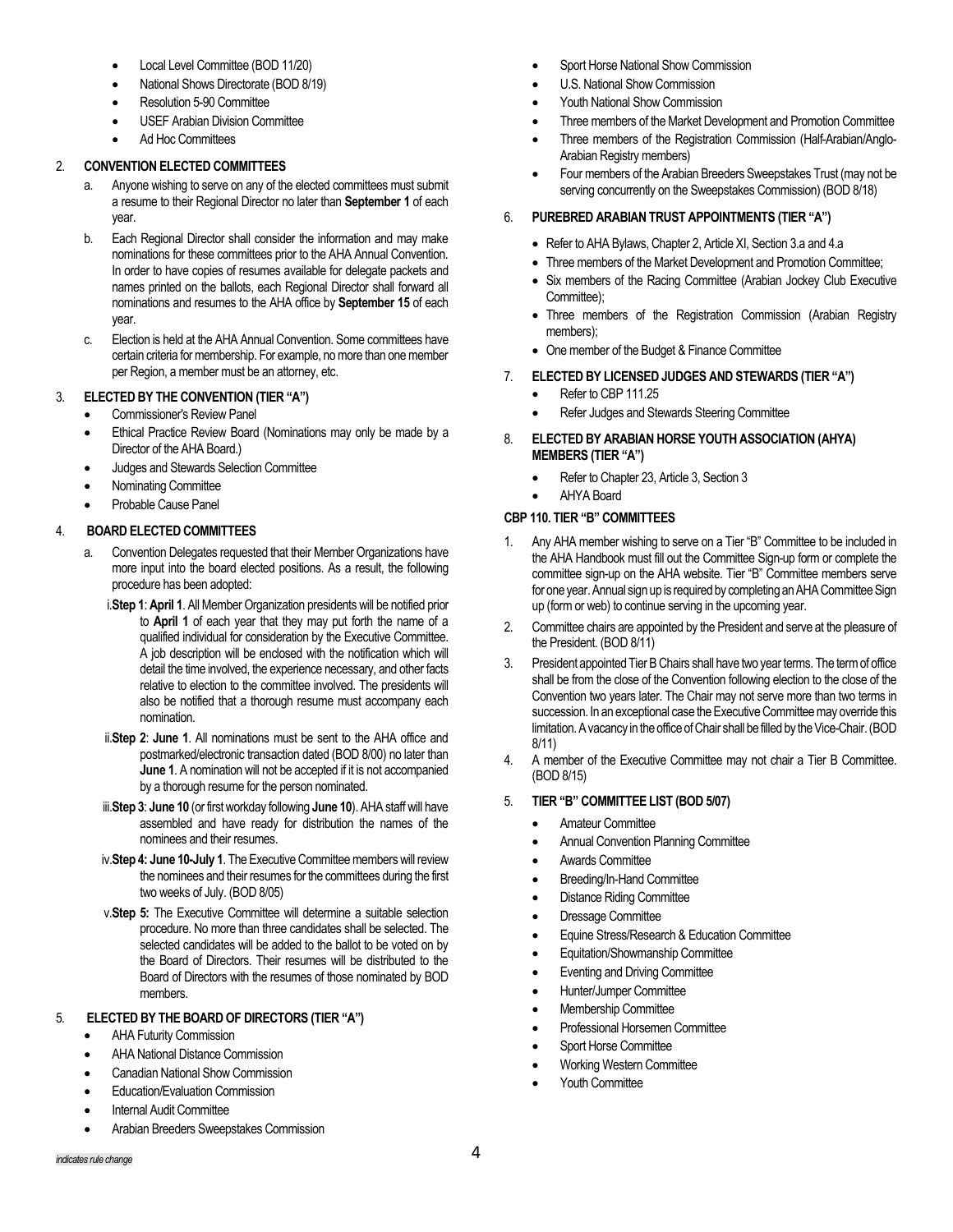### **CBP 111. COMMITTEES, COMMISSIONS, BOARDS AND PANELS**

- 1. **AGENDA AND RESOLUTIONS COMMITTEE (TIER "A") (Res. 18-88)** This committee shall be a three-member committee appointed by the President, serving three-year terms with one term ending each year. Terms of office shall be **April 1 to March 31**. (Res. 78-89) Members may be reappointed for additional terms. Members so appointed must:
	- a. Be in good standing with AHA at all times during their terms of office.
	- b. Have been an AHA member 10 years or more.
	- c. Have been Chair of one or more AHA committees.
	- d. Have served as a Delegate to the AHA Convention a minimum of three years.
	- e. Have been an officer or director of AHA or possess background experience equal to such service.
	- f. This committee shall be responsible for:
		- i. Reviewing, organizing, and researching the impact of each resolution upon AHA.
		- ii. In cooperation with AHA staff, publishing all resolutions passed, tabled, and/or referred by the Convention Delegates on the AHA website and/or in AHA's publication.
		- iii. Working with AHA staff to incorporate changes resulting from resolutions passed by the Convention into the AHA Handbook and printed information distributed by AHA.
		- iv. Working with the President and staff to prepare the agenda for the Annual Convention, obtaining required reports for Convention Delegates required by action at the prior year's Convention, and scheduling committee meetings.
		- Updating the Resolution Forms as needed. (BOD 11/97)

# 2. **AHA FUTURITY COMMISSION (TIER "A")**

- a. Functions by majority vote under such Rules and Regulations as it may establish from time to time and shall have authority to promote, regulate, operate and manage the U.S. and Canadian National Halter Futurity programs and the AHA Arabian, Half-Arabian/Anglo-Arabian National Yearling Jackpot Classes and the Performance Futurity Program with AHA Board of Directors approval.
- b. The Commission shall consist of six members and the Treasurer. Two members elected annually by the Board of Directors for three-year rotating terms. No more than two members elected from a Region.
- c. At the Annual Convention after the election results are known and before **December 15** of each year, the Commission shall elect from its members a Chair, Vice-Chair and Secretary. (BOD 1/98)

# 3. **AHA NATIONAL DISTANCE COMMISSION (TIER "A") (BOD 11/07)**

- a. Promotes, regulates, operates and manages the AHA National Arabian and Half-Arabian/Anglo-Arabian Competitive Trail Ride and the AHA National Arabian and Half-Arabian/Anglo-Arabian Endurance Ride and such other events of national or international prestige as approved by the AHA Board of Directors, subject to the following limitations:
	- i. The budget for each ride shall be submitted to and approved by the AHA Board of Directors;
	- ii. The commission shall be bound by the bylaws of AHA and the resolutions of the membership and the motions of the AHA Board of Directors adopted in accordance with such bylaws.
- b. The Commission shall select such Ride Manager and designate such committee or committees as it deems necessary to carry out its responsibility.
- c. Five members elected by Board of Directors for three-year rotating terms (terms to start on **January 1**of the following elected year and run through **December 31** of the third year). No more than two members per Region. No individual may be elected or appointed to serve on more than one National Event Commission at one time. (BOD 8/14)

d. At the Annual Convention after the election results are known and before **December 15** of each year, the Commission shall elect from its members a Chair and Vice-Chair.

# 4. **AMATEUR COMMITTEE (TIER "B")**

- a. Sets up standards of conduct and ethics typical of an amateur group.
- b. Promotes and extols sportsmanship and fair play both on and off the show grounds.
- c. Suggests programs whereby knowledge and experience may be imparted to appropriate groups of AHA.

# 5. **ANNUAL CONVENTION PLANNING COMMITTEE (TIER "B")**

- a. Will be active in encouraging Regions to bid on hosting the Annual Convention, commitment will be obtained four years in advance whenever possible. See CONV 104.
- b. Works closely with AHA office in determining the suitability of future convention sites, both city and hotel.
- c. Advises the President on overall Convention program.

When the AHA Convention is not hosted by a Region, the Annual Convention Planning Committee will assume the responsibilities traditionally performed by the hosting Region insofar as funds are available or that monies can be raised by donations. (BOD 5/00)

# 6. **ARABIAN BREEDERS SWEEPSTAKES COMMISSION (TIER "A")**

- This commission shall function by majority vote under such Rules and Regulations as it may establish from time to time and shall have authority to promote, regulate, operate, and manage the Arabian Breeders Sweepstakes with the Arabian Breeders Sweepstakes Trustees approval.
- b. Two members elected by Board of Directors for three-year rotating terms. Elected members will be limited to three (3) consecutive terms (Any current commissioner will be allowed to serve out their current term even if it exceeds the 9-year limit). (BOD 3/18) No more than two members elected from a Region.
- c. The following descriptions should be considered when choosing a Sweepstakes Commissioner: (BOD 3/18)
	- i. That Individual should have been a breeder for minimum of 5 years.
	- ii. Individual should have participated in Sweepstakes by nominating his/her horses for a minimum of 5 years.
	- iii. Individual should have been a member of AHA for a minimum of 5 years.
	- iv. Individual should have a knowledge of how prize money programs work.
	- v. Individual should have business background.
	- vi. Individual should have been currently showing actively in both Regional and National levels for a minimum of 5 years in the last 10 years.
	- vii. Individual must be willing to attend the AHA annual convention each year.
	- viii. Individual should be willing and able to take responsibility for specific tasks as directed by the Sweepstakes chair.
- d. The Treasurer of AHA completes the seven-member commission.
- e. At the Annual Convention after the election results are known and before **December 15** of each year, the Commission shall elect from its members a Chair, Vice-Chair and Secretary. (BOD 1/98)

# 7. **ARABIAN BREEDERS SWEEPSTAKES TRUST (TIER "A")**

The Trust shall be made up of eight (8) individuals (BOD 11/20): the current AHA President, the current AHA Treasurer, the current chair of the Sweepstakes Commission, one other member of the Sweepstakes Commission (elected by the Sweepstakes Commission) and four (4) members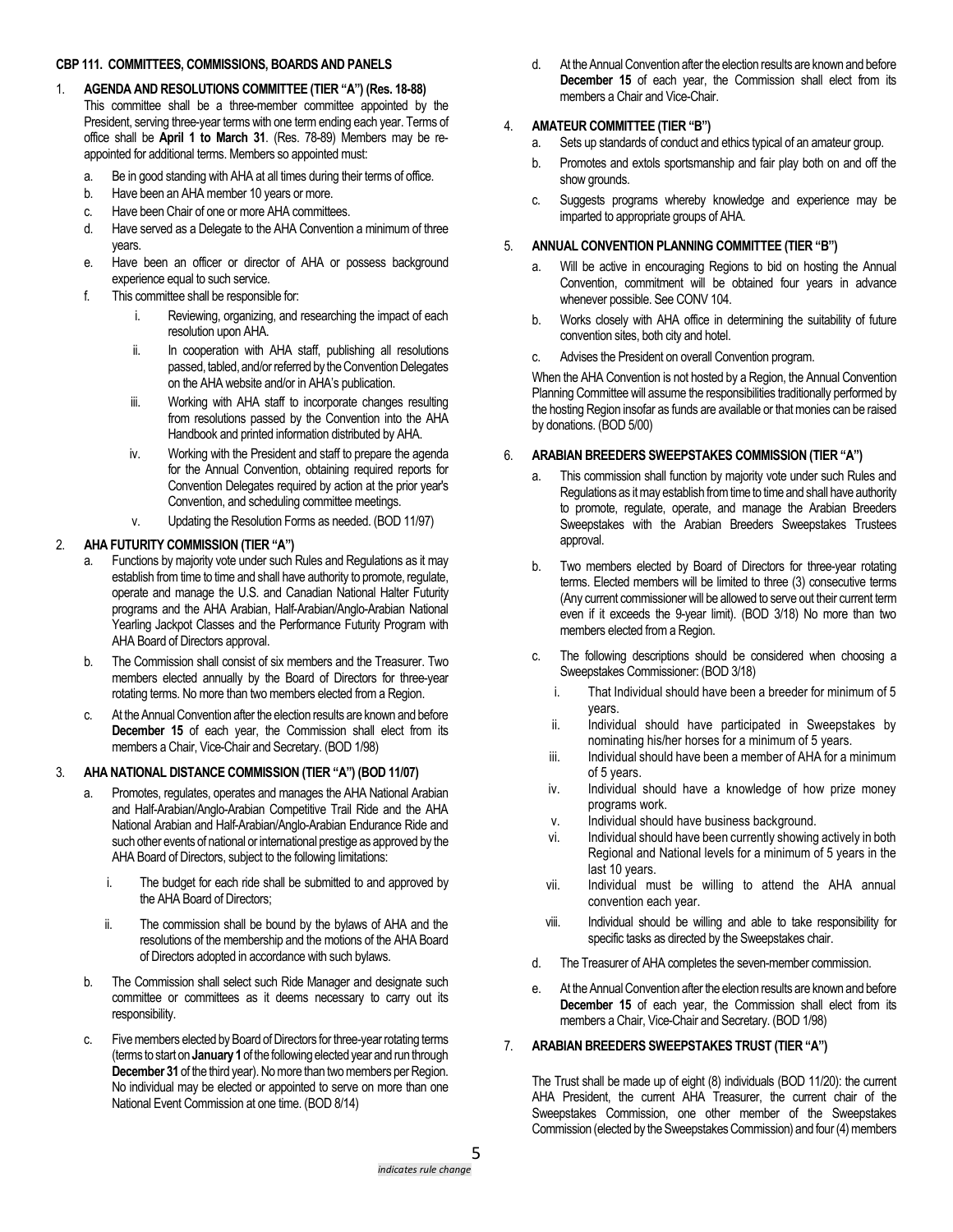elected by the AHA Board of Directors each year at the annual convention. (BOD 3/18) These four (4) members must be current or past members of the AHA Board of Directors and may not be concurrently serving on the Sweepstakes Commission. (BOD 8/18) The Chair of the Trust will be appointed by the AHA President from one of the four (4) elected members.

### 8. **ARABIAN HORSE YOUTH ASSOCIATION BOARD (AHYA) (TIER "A")**

Refer to AHYA Chapter 23, Article 3, Section 3 for Board composition, description and duties.

### 9. **AWARDS COMMITTEE (TIER "B")**

- a. Studies and makes recommendations on the rules and administration of the Achievement Awards Program.
- b. Considers the need for other award programs.
- c. Coordinates with other committees on the type of awards given to ensure that equality of awards is maintained.

### 10. **BREEDING/IN-HAND COMMITTEE (TIER "B") (BOD 4/11)**

Studies and makes recommendations in regard to the promotion of the Breeding/In-Hand division and conducts any approved program as necessary.

### 11. **BUDGET & FINANCE COMMITTEE (TIER "A") (Res. 28-04)**

- Reviews and makes recommendations on the budget prepared by staff prior to the budget being submitted to the AHA Board of Directors for approval; monitors policies and procedures for the financial and accounting management of the Association and the Breeders Sweepstakes Trust; oversee all Association and Trust investments; makes a continuing and comprehensive study of all possible sources of income and makes recommendations to the AHA Board of Directors and Annual Convention; review and submit recommendations for adjustments to fees charged by AHA (except Adult member dues) (Res. 2B-04) to the AHA Board of Directors for approval, and performs any other duties requested by the AHA Treasurer, Executive Committee or Board of Directors.
- b. The Committee shall consist of a minimum of eight voting members: the AHA Treasurer; one voting member appointed by the Purebred Arabian Trust; one voting member appointed by the Arabian Breeders Sweepstakes Commission; the remainder of the voting members appointed by the AHA President; plus two nonvoting members consisting of the AHA Vice President and the Past President (or their appointed representatives).
- c. The terms of service for the appointed voting members will be three years. The Committee shall elect its own Chair from one of its voting members by **December 15** of each year. Each appointee shall be a member in good standing with AHA and be familiar with the Association and Arabian Horse industry.
- d. A diligent attempt will be made to retain a committee mix that includes members with one or more of the following qualifications or backgrounds: a strong financial background (CPA preferred), an owner/operator/executive background and/or a business planning background.

# 12. **BYLAWS COMMITTEE (TIER "A")**

Maintains a continual review of the current Bylaws and recommends changes when appropriate.

### 13. **COMMISSIONER'S REVIEW PANEL (TIER "A")**

- a. Reviews the investigations report containing information developed by the Commissioner's office which relates to the allegations of improper conduct on the part of official(s) (judges or stewards).
- b. The Panel shall consist of nine members: one judge; one steward; two recognized breeders; one recognized trainer; one show manager; two exhibitors who are current holders of amateur cards; one member at large.
- c. At the 1991 Annual Convention, the following criteria were established:
	- i. Amateur: a person who has held an Amateur card issued by USEF/EC for five years and who has competed at local and regional events.
	- ii. Breeder: persons who have had an established Arabian, Half-Arabian or Anglo-Arabian breeding program for at least ten years, and who stand at stud their own stallions or breed their own mares, and who further are involved in the marketing of breeding or performance horses.
	- iii. Show Manager: a person who has managed at least three AHA/USEF/EC Recognized shows during the previous five years, who has demonstrated knowledge of the rules of such shows, has enforced such rules in a fair and impartial manner and who has a reputation for producing an organized and profitable show.
- d. The panel members are elected by the Convention Delegates for twoyear rotating terms with a limit of six consecutive years of service. Only prospective candidates for the panel who fall within the definitions shall be permitted to run for election.
- e. Review Panel members are ineligible to serve concurrently on the Ethical Practice Review Board, Probable Cause Panel, Judges & Stewards Selection Committee, and/or Judges & Stewards Steering Committee. (Res. 51-12)
- f. Term of office is **January 1 through December 31**. (Res. 5-90)
- At the Annual Convention after the election results are known and before **December 15** of each year, the Panel shall elect one of its members to serve as Chair. (BOD 1/98) **For complete rules refer to Resolution 5- 90 as amended.**

# 14. **COMPETITION ADVISORY COMMITTEE (TIER "A")**

- a. Gives direction in analyzing any problems encountered in the competition recognition systems, e.g., recognition of competitions, results reporting, and assessing and collection of fees.
- b. Evaluates policies and rules and prepares motions for the Board of Directors to update competition rules in the Handbook.
- c. Monitors Regional and National point system qualifications and makes recommendations for adjustment of points to the AHA Board of Directors for approval. (BOD 11/21)
- d. Assures that the number of points qualification system assigned is fair and equitable for all disciplines. (BOD 11/21)
- e. Has the authority to resolve special cases concerning competitions.
- f. This Committee usually meets the day before each Board meeting and as needed. (BOD 11/21)
- g. Appointed by President and is comprised of AHA Members with Show experience which includes but not limited to: Show Manager, Show Secretary, Licensed Judge, Steward, exhibitor, a representative of the Amateur Committee, a representative of the Professional Horsemen's Committee, a representative of the Sport Horse Committee, a representative of the Working Western Committee, and if possible, a representative of a National Show Commission, etc. (BOD 8/20) (BOD 11/21)
- h. All members (appointed outside non-AHA Board Members and AHA Board Members) are to cover their own travel costs in the event of inperson meetings. (BOD 8/20) (BOD 11/21)
- i. Members of the Competition Advisory Committee will be limited to three (3) consecutive two-year terms of appointment with no more than two members per AHA region. (BOD 11/21)
- j. The Competition Advisory Committee shall consist of at least nine and no more than eleven members. (BOD 11/21)

# 15. **DISTANCE RIDING COMMITTEE (TIER "B")**

Cooperates with other trail and endurance ride organizations and other committees of AHA to standardize the rules of competitive trail and endurance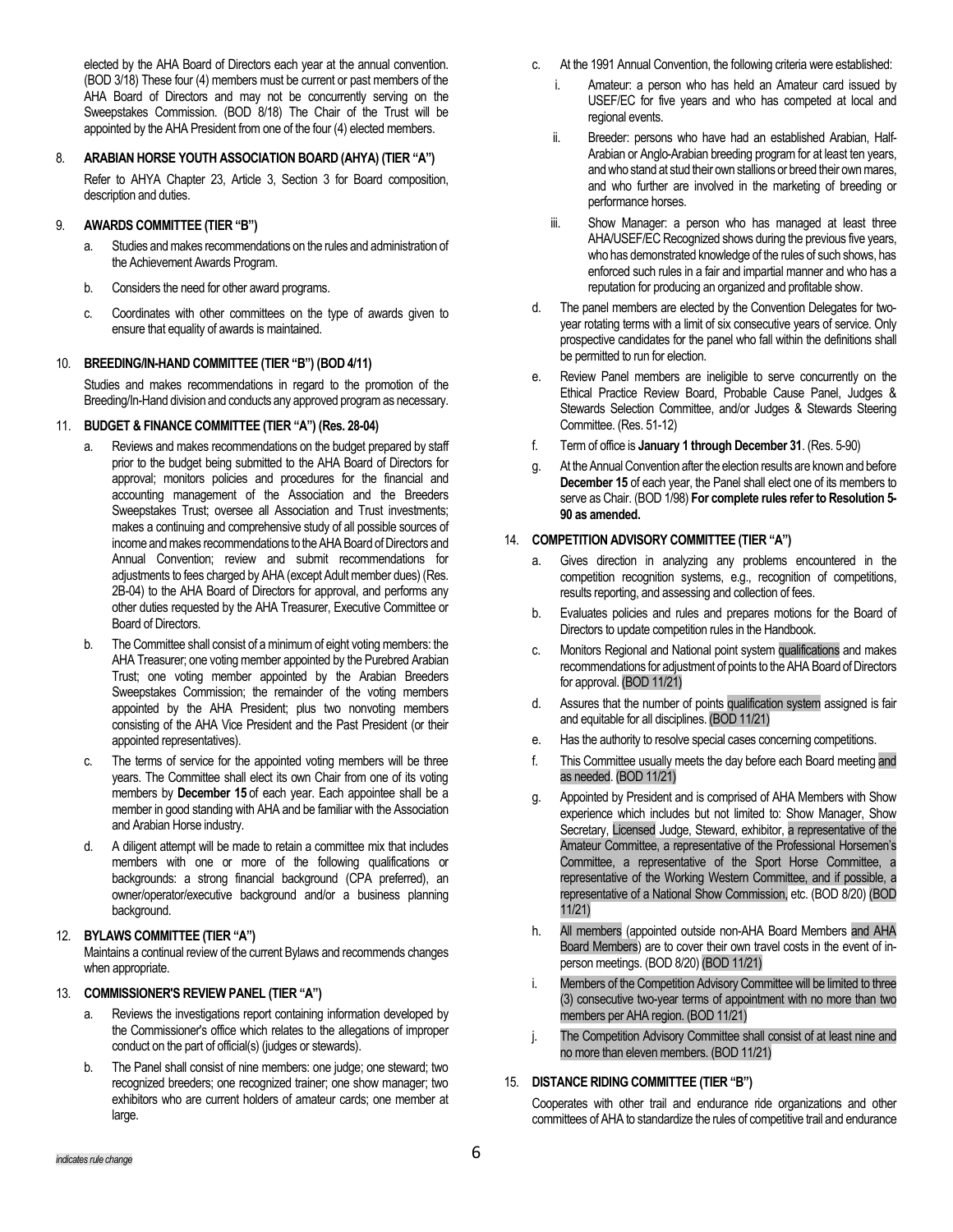riding and to help publicize the outstanding success of the Arabian/Half-Arabian/Anglo-Arabian Horse in this endeavor.

### 16. **DRESSAGE & WESTERN DRESSAGE COMMITTEE (TIER "B")**

Studies and makes recommendations in regard to the promotion of the Arabian/Half-Arabian/Anglo-Arabian Horse in Dressage and Western Dressage and conducts any approved programs as necessary.

## 17. **EDUCATION/EVALUATION COMMISSION (TIER "A")**

- a. Develops educational programs for existing judges and stewards and for prospective judges and stewards and to increase the level of activity in the education of stewards. (Res. 9-90)
- b. Assists in the development of a correspondence program curriculum for use in education of members, scoring officials, judges and stewards.
- c. Provides access for AHA members to attend judges and stewards training sessions for a nominal fee.
- d. Recommends to the Judges and Stewards Commissioner the qualification requirements for the establishment of AHA Approved Stewards' list.
- e. Makes specific proposals to the Commissioner for increasing the authority and responsibilities of stewards in the enforcement of rules during the conduct of the competition.
- f. Evaluates judges and stewards (Res. 8-00) relating to the level of competition including specialty areas of expertise, to which a judge should be assigned and takes responsibility for final action on the application of an AHA member to be approved as an AHA approved Judge or Steward. (Res. 8-00)
- g. Develops a training program, approved by the Commissioner, to produce quality judges and stewards for AHA Recognized Competition.
- h. Assigns levels to Judges and Stewards (Res. 8-00) (AHA Accredited National/Regional Judge or AHA Accredited Judge) (Res. 10-00)
- i. Maintains technical competence of the judges and stewards. (Res. 14- 00)
- j. The Commission will consist of nine members, elected by the Board of Directors for three-year rotating terms (terms to start on January 1 of the following elected year and run through December 31 of the third year). No member may serve more than three consecutive terms. (Res. 14-11)
- k. The Commission is to consist of any AHA member who ideally would have relevant experience in the area of educational program development and/or delivery. (Res. 34-98)
- l. Members of this Commission will be ineligible to serve on any other judges or stewards committee or commission or any National Show Commission.
- m. The Education/Evaluation Commission coordinateswith the Judges and Stewards Commissioner. (Res. 5-90)
- n. At the Annual Convention after the election results are known and before December 15 of each year, the Commission shall elect one of its members to serve as Chair. (BOD 1/98)
- o. For complete description refer to Resolution 5-90 as amended.

### 18. **EQUINE STRESS/RESEARCH & EDUCATION COMMITTEE (TIER "B")**

- a. Discusses the types of stress-related horse abuse that occurs today and makes recommendations on how to eliminate or reduce stress.
- b. Fosters and encourages educational programs, specifically breed improvement and animal husbandry, through seminars and symposiums, either separately or at the Annual Convention.
- c. Studies and makes recommendations on related topics of drugs and medication, stress, research contributions and other subjects.

### 19. **EQUITATION/SHOWMANSHIP COMMITTEE (TIER "B")**

a. Administers and recommends rules for Arabian/Half-Arabian/Anglo-Arabian equitation and showmanship classes of all types.

b. Advises and works with USEF/EC Rules, Hunter and Jumper and Youth Activities Committees.

## 20. **ETHICAL PRACTICE REVIEW BOARD (TIER "A")**

- a. Interprets and enforces the AHA Code of Ethics and Sportsmanship in cases brought before it for hearing.
- b. Consists of nine members, all of whom shall be members of Member Organizations with AHA, for the duration of their terms of office. One member of the EPRB must hold a senior status Arabian judge's card. One member of the EPRB must be an attorney.
- c. The nine members of the EPRB shall be elected by the Delegates to the AHA Annual Convention to serve three-year rotating terms with three terms expiring each year.
- d. The AHA Executive Committee members may not serve on the Ethical Practice Review Board and the Executive Committee at the same time. (Res. 7-01)
- e. Nominations for the EPRB shall be made by a member of the AHA Board of Directors. Members of the EPRB are eligible for nomination and election to an unlimited number of terms.
- f. At the Annual Convention after the election results are known and before December 15 of each year, the members of the EPRB shall elect one of their members to serve as Chair and one of their members to serve as Vice-Chair. (Res. 68-90) (Res. 38-94)

## 21. **EVENTING AND DRIVING COMMITTEE (TIER "B")**

Studies and makes recommendations with regard to the promotion of the Arabian, Half-Arabian and Anglo-Arabian Horse in Eventing and Driving and conducts any approved programs as necessary.

## 22. **HUNTER AND JUMPER COMMITTEE (TIER "B")**

- a. Encourages the use of Arabians/Half-Arabians/Anglo-Arabians in hunter and jumper classes both in open competition and Arabian shows.
- b. Works with USEF/EC Rules and Equitation Committees as well as Youth Activities Committee.

## 23. **INTERNAL AUDIT COMMITTEE (TIER "A") (Res. 2-07)**

- The Internal Audit Committee shall consist of three members of the AHA Board of Director members elected by the Board of Directors for a threeyear term and who then elect their own chair.
- b. The AHA Treasurer will be an ex-officio member of the Internal Audit Committee and will be the committee's Board Liaison.
- c. The Internal Audit Committee shall oversee the accuracy of the accounting and financial reporting processes of the Association and the audit of the Association's financial statements, annually recommend to the Board of Directors to either retain or renew the retention of an independent auditor to conduct the audit and, upon completion thereof, review the results of the audit and any related management letter with the independent auditor.
- d. In addition, to such duties, the Internal Audit Committee shall review with the independent auditor the scope and planning of the audit's commencement.
- e. The term to be concurrent with their membership on the Board of Directors. (BOD 8/16)

### 24. **JUDGES & STEWARDS SELECTION COMMITTEE (TIER "A")**

- a. Selects the judges and stewards required for the National Shows from the AHA approved Judges & Stewards.
- b. In the event that fewer than the required number of Judges are available from the AHA National/Regional Judge List, then the Selection Committee may select from the AHA Accredited Judge List only after exhausting the list of all AHA National/Regional Judges. (Res. 38-97) (Res. 10-00)
- c. At least 30 days prior to finalizing their selections and assignments the Selection Committee must provide a confidential list of the individuals proposed by the Committee and their proposed assignments to the AHA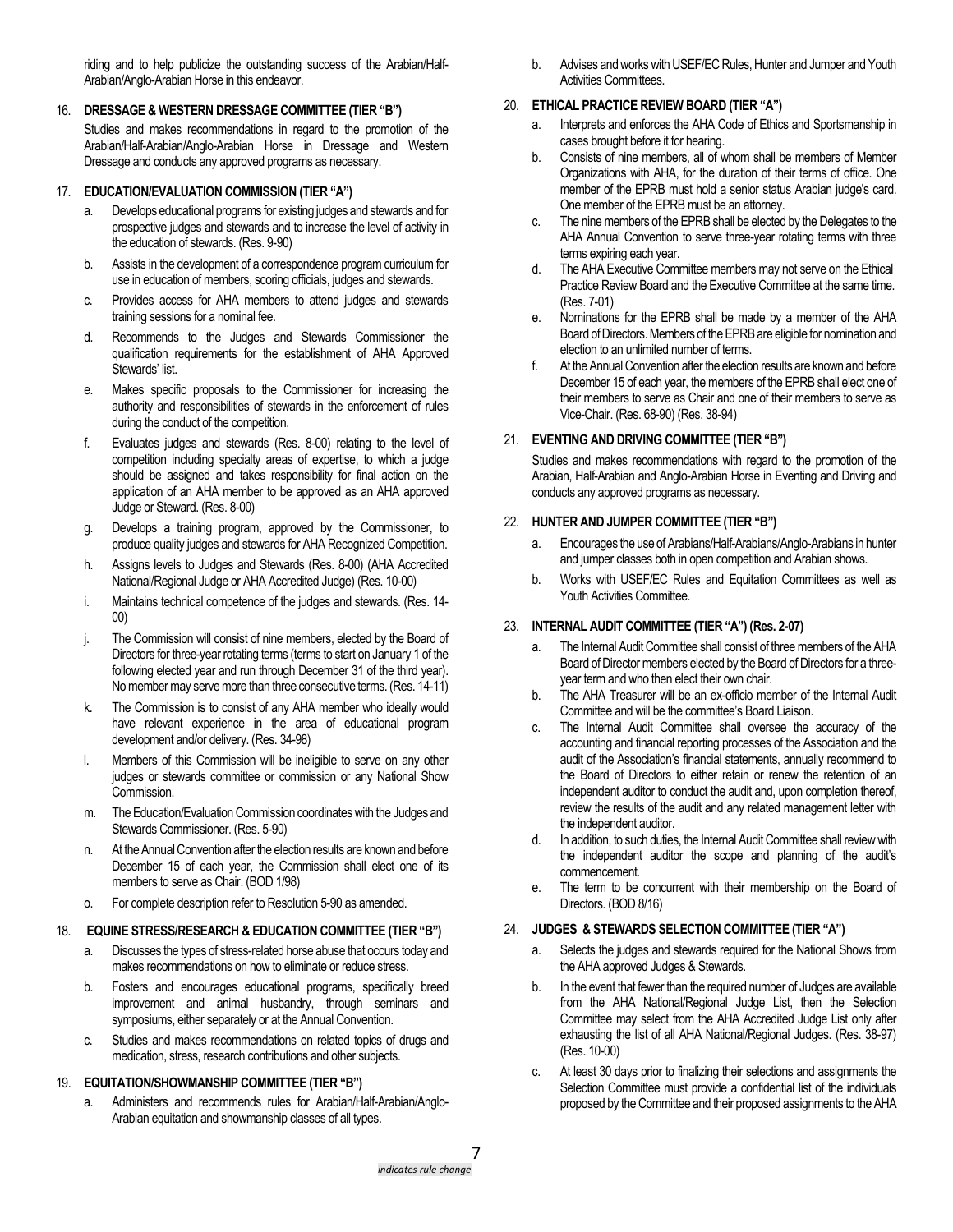Commissioner for comment or other input to the Judges and Stewards Selection Committee. (Res. 11-00)

- d. The Selection Committee will have the final responsibility for the selection and assignment of judges and stewards for National Events. (Res. 11-00)
- e. The Selection Committee is to make selection of a judge or steward for any other AHA sponsored functions as directed by the Commissioner, Executive Committee, Board of Directors, or Convention actions.
- f. Members of this Committee may not exhibit at any functions for which they select or hire the Judge(s) or Steward(s).
- g. The six members are elected by the Convention Delegates for two-year rotating terms. Members of this committee may not serve more than six consecutive years. Terms commence on **January 1** following election.
- h. Members of this committee will be ineligible to serve on any other judges and stewards committees or commissions or to serve on any National Show Commission.
- i. The Judges and Stewards Selection Committee will coordinate with the Commissioner. (Res. 11-00) (Res. 5-90)
- j. At the Annual Convention after the election results are known and before **December 15** of each year, the Committee shall elect one of its members to serve as Chair.
- k. For complete rules refer to Resolution 5-90 as amended.

### 25. **JUDGES & STEWARDS STEERING COMMITTEE (TIER "A")**

- a. Conveys reasonable concerns relative to the judges and stewards areas of responsibility to the Commissioner.
- b. This committee will seek to ensure that all approved judges and stewards are knowledgeable of, and adhere to, the Judges Code of Conduct and Code of Ethics.
- c. The committee will assist in communication between the Commissioner and the judges and stewards in an effort to improve understanding and cooperation.
- d. The Committee will be responsible for providing non-binding advice and counsel on matters relating to conflict of interest and ethics, without any immunity for the inquiring judge and/or steward. (Res. 12-00)
- e. Provides up to one page to be included in the Commissioner's newsletter. (Res. 13-00)
- f. The nine members of this committee will consist of seven judges elected by AHA approved judges according to current procedures established for the Judges & Stewards Steering Committee and two stewards elected by AHA approved stewards from those stewards who officiated in at least two AHA events in the prior year.
- g. Members of this committee will be ineligible to serve on any other judges or stewards committees or commissions.
- h. The elected members serve three-year rotating terms. (Res. 5-90) (Res. 26-04)
- i. The AHA Vice President (or other member of the Executive Committee designated by the AHA President) will be designated as the liaison for the matters of concern to the members of this Committee. (Res. 13-00)
- j. On or before **December 15** of each year, the Committee shall elect one of its members to serve as Chair. (BOD 1/98)
- k. For complete rules refer to Resolution 5-90 as amended.

#### 26. **LOCAL LEVEL COMMITTEE (TIER "A") (BOD 11/20)**

Shall be responsible for creating, executing, and growing interest in the Arabian horse in each respective region.

- a. The committee will seek best practices from members and will share with other committee members.
- b. Each committee member works diligently under the guidance of the Committee Chair and with the direction of their Regional Director and

Club Presidents to generate interest, create exposure and encourage ownership and participation in breed activities/events for the Arabian horse by utilizing the resources designed and recommended by AHA.

#### 27. **MARKET DEVELOPMENT & PROMOTION COMMITTEE (TIER "A")**

Shall be responsible for guiding Arabian Horse Association's marketing and promotional activities relating to the Arabian, Half-Arabian and Anglo-Arabian Horse. The committee shall formulate marketing and promotional plans for Arabian Horse Association and shall develop specific marketing and promotional activities. When a majority of the Market Development and Promotion Committee approves a marketing or promotional activity, the committee shall solicit funds from the following sources to fund the implementation of such approved activity:

- 1. The Purebred Arabian Trust. The Trustees shall determine whether, and to the extent, the specific activity serves the interest of the purebred Arabian Horse and determines what portion, if any, of the solicited amount of funding it shall contribute to the activity, which determination shall be in the sole discretion of the Trustees.
- 2. The Designated Fund. Arabian Horse Association shall establish a designated fund (the "Designated Fund") comprised of the Designated Revenues for use by the Market Development and Promotion Committee. The Board of Directors shall determine whether, and to the extent, an activity proposed by the Market Development and Promotion Committee should be supported by the Designated Fund.
- 3. The General Funds of Arabian Horse Association. The Board of Directors shall determine whether, and to the extent, that activities should be supported by the general funds of Arabian Horse Association.

The Committee members will be determined according to the AHA Bylaws. On or before **December 15** of each year, the Committee shall elect one of its members to serve as Chair.

#### 28. **MEMBERSHIP COMMITTEE (TIER "B")**

- a. Obtains and studies data relating to Member Organizations subject to revocation of charter with AHA and recommends to the Annual Convention the committee's findings in accordance with Article IV, Section 2, Paragraph f. of the AHA Bylaws.
- b. Coordinates the efforts of the Association to increase its membership in all member categories recognized by AHA.

## 29. **NATIONAL SHOW COMMISSIONS (TIER "A")**

Promotes, regulates, operates and manages the National Championship Horse Show and designates committees as necessary with the following limitations: the budget for each show shall be submitted to and approved by the AHA Board of Directors; the commission shall be bound by the Bylaws of AHA and the resolutions of the membership and the motions of the AHA Board of Directors adopted in accordance with such Bylaws.

- a. **Canadian National Show Commission** No more than five members elected by Board of Directors for three-year rotating terms.
- b. **Sport Horse National Show Commission -** No more than six members elected by Board of Directors for three-year rotating terms.
- c. **U.S. National Show Commission -** No more than six members elected by the Board of Directors for three-year rotating terms. (BOD 11/21)
- d. **Youth National Show Commission -** No more than six members elected by Board of Directors for three-year rotating terms.

Starting in 2020 (not retroactive), each year members are elected by the Board of Directors for three-year rotating terms. Elected members will be limited to three (3) consecutive terms (Any current commissioner will be allowed to serve out their current term even if it exceeds the 9-year limit). (BOD 8/19) No more than two members per Region (Canadian National Exception: there may be more than two members from Region 17 and/or Region 18). National Show Commission members may be allowed to serve on multiple Commissions. (BOD 8/19) The Chair and Vice-Chair for each of the Show Commissions will be appointed by the AHA President from the elected commission with input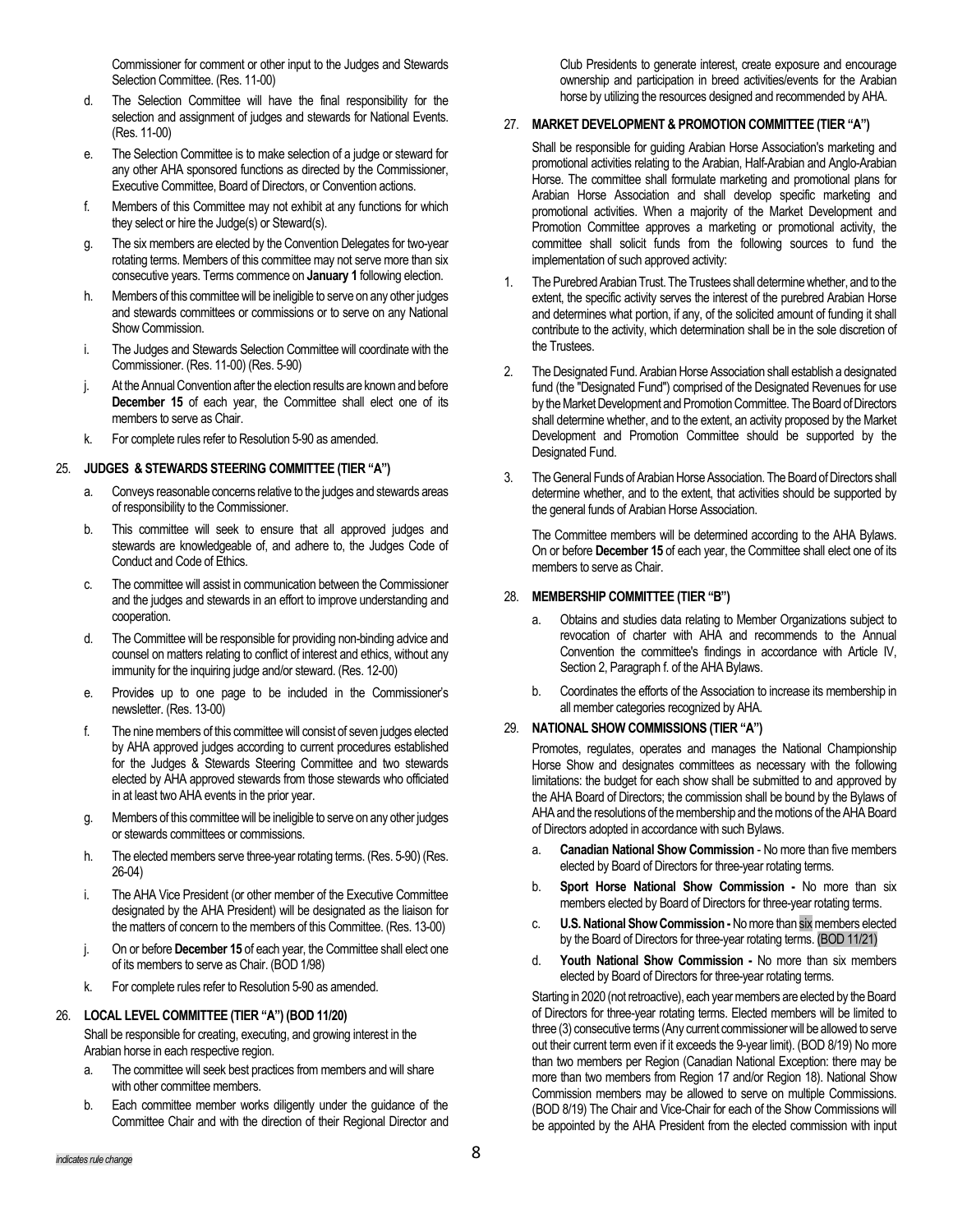from the individual commissions. The AHA Treasurer will be an ex-officio member of the National Show Commissions. The AHA Director of National Events has a voting seat on each of the National Show Commissions. (BOD 11/19) The Arabian Professional Horsemen Association (APHA) representative shall receive one (1) vote on the U.S. National Show Commission. (BOD11/21)

## 30. **NATIONAL SHOWS DIRECTORATE (TIER "A") (BOD 8/19) (BOD 11/19)**

Acts in an Advisory Capacity, Policy Setting and supporting roles for all National Show Commissions. Maintains the National Event Operational Procedures (NEOP) Manual. Voting members to be composed of:

- 1. Chair and Vice Chair of each National Show Commission
- 2. AHA Treasurer
- 3. AHA Director of National Events
- 4. Chair of Competition Advisory
- 5. President of APAHA or designee
- 6. Exhibitor Committee representatives as warranted non-Voting

The Chair and Vice Chair position to be appointed by the AHA President.

## 31. **NOMINATING COMMITTEE (TIER "A")**

- a. The Nominating Committee shall primarily serve as a credentialing committee.
- b. The Nominating Committee members and procedures are determined according to the AHA Bylaws.

## 32. **PROBABLE CAUSE PANEL (TIER "A") (Res. 68-90)**

- a. Reviews all ethical complaints properly filed with AHA and makes a determination whether or not there are reasonable grounds to believe an infraction of the AHA Code of Ethics and Sportsmanship exists, and whether the alleged infraction, if proved, is of sufficient importance to AHA that it should go before the Ethical Practice Review Board for hearing.
- b. Consists of three members, all of whom shall be members of Member Organizations with AHA for the duration of their terms of office. One member of the Probable Cause Panel must be an attorney.
- c. No member of the Probable Cause Panel may simultaneously serve on the Ethical Practice Review Board. The AHA Executive Committee members may not serve on the Probable Cause Panel and the Executive Committee at the same time. (Res. 7-01)
- d. The members of the Probable Cause Panel shall be elected by Convention Delegates to serve three-year rotating terms with one term expiring each year.
- e. Members of the Probable Cause Panel are eligible for election to an unlimited number of terms.
- f. At the Annual Convention after the election results are known and before **December 15** of each year, the Panel shall elect one of its members to serve as Chair and one of their members to serve as Vice-Chair.

### 33. **PROFESSIONAL HORSEMEN COMMITTEE (TIER "B")**

- a. Sets up standards of conduct and ethics typical of a professional group.
- b. Investigates possibilities of group insurance and/or retirement benefits.
- c. Promotes and extols sportsmanship and fair play both on and off the show grounds, and suggests programs whereby their knowledge and experience may be imparted to appropriate groups of AHA.

## 34. **RACING COMMITTEE (TIER "A")**

- a. Shall be responsible for the promotion, coordination, and general oversight of Arabian Horse racing in the United States.
- b. The committee shall advise Arabian Horse Association's Executive Committee, the Purebred Arabian Trust Trustees, and the Market Development and Promotion Committee on matters related to Arabian Horse racing and shall suggest programs and prioritize, develop and obtain funding for action plans that will improve Arabian Horse racing in the United States.
- c. The Racing Committee shall be composed of six (6) members, who shall be the members of the Arabian Jockey Club Executive Committee.
- d. The Committee members and procedures are determined according to the AHA Bylaws.
- e. On or before **December 15** of each year, the Committee shall elect one of its members to serve as Chair.

## 35. **REGISTRATION COMMISSION (TIER "A")**

- a. Oversees the rules, policies, practices, and procedures applied to the registration and related matters of Arabian Horses (the "Arabian Horse Registry") and the rules, policies, practices, and procedures applied to the registration and related matters of Half-Arabian/Anglo-Arabian Horses (the "Half-Arabian/Anglo Horse Registries").
- b. The Commission shall recommend modifications to the fee schedules for registration services carried on by each of the Registries and oversee, maintain & improve the performance of the Arabian Horse Registry, the Half-Arabian and Anglo-Arabian Horse Registries.
- c. The Commission shall have absolute and final authority to interpret, modify or amend rules, policies, practices and procedures applied to registration.
- d. Shall direct the development of techniques and implement improvements required to meet the needs of conducting the registries.
- e. The Commission members and procedures are determined according to the AHA Bylaws.
- f. On or before **December 15** of each year, the Commission shall elect one of its members to serve as Chair.

## 36. **RESOLUTION 5-90 COMMITTEE (TIER "A")**

- a. Uses best practices and evaluates the entire resolution of 5-90 and reviews its objects, goals and accomplishments.
- b. Reviews the financial impact of 5-90.
- c. Reviews the processes and functions within the parameters of the document.
- d. Researches the possibility of any changes to 5-90 and/or committees/commissions that are associated with 5-90 and/or the commissioner's office

### 37. **SPORT HORSE COMMITTEE (TIER "B")**

- a. To monitor and assist the shows with the USEF/EC Arabian, Half-Arabian/Anglo-Arabian Division rules for the Arabian, Half-Arabian/Anglo-Arabian Sport Horse.
- b. To recommend any changes as appropriate or necessary to continue to improve the Arabian, Half-Arabian/Anglo-Arabian Sport Horse rules.

### 38. **USEF ARABIAN DIVISION COMMITTEE (TIER "A")**

- a. Keeps informed on the desires and views of the membership regarding show rules.
- b. Presents to USEF, for their consideration, any rule changes deemed necessary from the AHA Convention.
- c. Disseminates information on rules and rule changes. (Res. 1-99)
- d. Recommendations to the USEF for appointment to its Arabian Committee shall be accomplished in accordance with the USEF Constitution. (Refer to AHA Bylaws, Article XI, Section 1)

### 39. **WORKING WESTERN COMMITTEE (TIER "B")**

- a. Studies and makes recommendations in regard to the promotion of Arabian/Half-Arabian/Anglo-Arabian reining, trail, western riding, working cow horses, reined cow horses, herd work, team penning, ranch sorting, gymkhana and cutting, and
- b. Conducts any approved programs as necessary. (BOD 5/07)